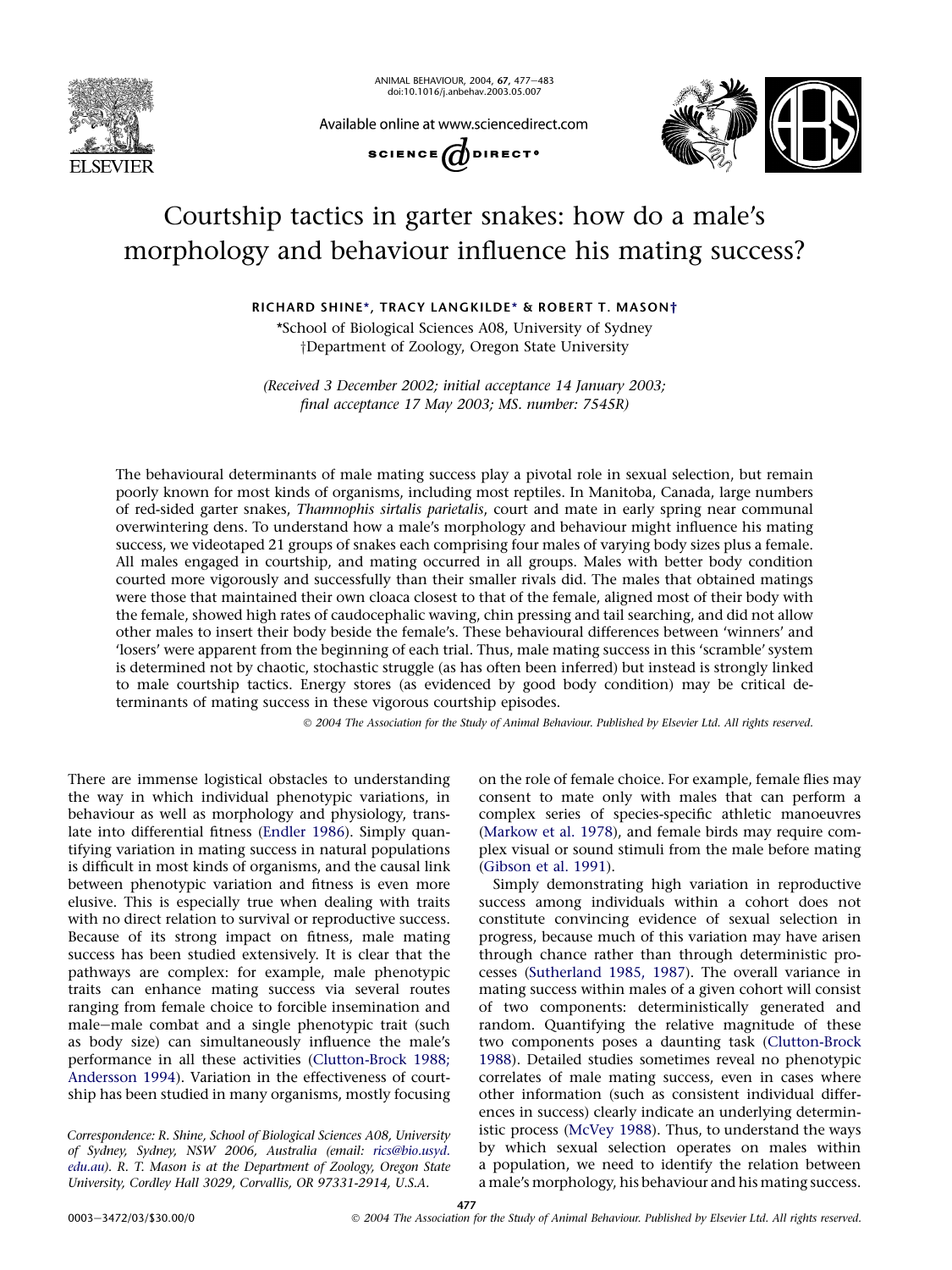Such data are available for relatively few kinds of organisms (see Table 6.A in [Andersson 1994](#page-5-0) for a summary of examples of sexual selection operating on morphological and behavioural traits). Much of the reason for this scarcity of information is logistical: for most kinds of animals, it is difficult or impossible to quantify such variables. We have taken advantage of a model system that provides a unique opportunity (at least among reptiles) for identifying the proximate causes of variation in male mating success. Redsided garter snakes, Thamnophis sirtalis parietalis, court and mate in large numbers near overwintering dens, and virtually ignore human observers [\(Gregory 1974](#page-6-0)). Thus, we can set up replicated experimental groups with consistent numbers and body sizes of courting males, in identical surroundings, to investigate the relation between male morphology, courtship behaviour and mating success. We focused on a series of related questions.

(1) Is male mating success essentially a random 'scramble', whereby male tactics are irrelevant to mating success (as implied by many authors, e.g. [Blanchard & Blanchard](#page-5-0) [1941; Crews & Gartska 1982; Joy & Crews 1988\)](#page-5-0) or is the process deterministic with specific predictors of success (as suggested by [Mason & Crews 1985; Shine et al. 2000a, e\)](#page-6-0)?

(2) If male mating success is determined by male behaviour, over what timescale do these effects occur (i.e. is there relatively long-term consistency in the behaviour of individual males, enabling us to predict success some time before copulation occurs)?

(3) Does male morphology influence courtship behaviour, generating correlations between mating success and morphology?

# METHODS

#### Study Species and Area

We studied red-sided garter snakes near the northern limit of their geographical range in the Interlake region north of Winnipeg, Manitoba, in central Canada. These small  $(< 1$  m total length) nonvenomous snakes spend about 8 months per year inactive in communal winter dens, emerging in early May to court and mate before dispersing to feed and give birth in the surrounding swamps and grasslands [\(Gregory 1974, 1977; Gregory &](#page-6-0) [Stewart 1975](#page-6-0)). Because dens may contain more than 10 000 snakes and courtship occurs close to the den, densities of snakes are very high (sometimes  $>100/m^2$ : [Shine et al. 2001a](#page-6-0)). All newly emerging females are rapidly located and vigorously courted by dozens or hundreds of males. However, radiotelemetric monitoring indicates that many females disperse tens of metres before mating, and most courting groups away from the den centre are relatively small [\(Shine et al. 2001a\)](#page-6-0). The mean size of 238 courting groups near a den was 4.0 males plus one female ([Shine et al. 2001a](#page-6-0)). Excluding cases where a single male was found with a female (because there is no malemale competition in such cases), four males was also the modal group size. The range from two to six males plus one female encompassed more than 60% of all multimale groups ([Shine et al. 2001a](#page-6-0), unpublished data). The number of males in a group was not significantly correlated with the mean body size of those males (Pearson correlation:  $r_{236} = 0.06$ ,  $P = 0.35$ ).

Courtship in T. s. parietalis has been described by many authors [\(Noble 1937; Blanchard & Blanchard 1941;](#page-6-0) [Crews & Gartska 1982; Whittier et al. 1985\)](#page-6-0). Skin lipids on females serve as sex pheromones, enabling males to locate females using the vomeronasal system [\(Mason 1993](#page-6-0)). Males align their bodies with that of the female, pressing their chins against her dorsal surface and their cloacae firmly next to hers. Males maintain this position with frequent attempts to intertwine their tailbase beneath that of the female. Any movement by the female provokes an immediate flurry of activity by male tails. Larger males may push the tails of their smaller rivals out of the way ([Luiselli 1996; Shine et al. 2000e](#page-6-0)). The most distinctive courtship tactic by males involves caudocephalic waving, a series of muscular contractions that travel from the male's cloacal area to his head [\(Noble 1937; Gillingham](#page-6-0) [1987](#page-6-0)). The function of this behaviour has remained obscure. Our recent studies suggest that these waves push anoxic air from the female's nonrespiratory air sac anteriorly to her respiratory lung, thus inducing the stress response of cloacal gaping [\(Shine et al. 2003b\)](#page-6-0). This gaping facilitates intromission of the male's hemipenis.

During May 2002, we worked at a communal den containing approximately 10 000 snakes 1.5 km north of the town of Inwood, 250 m east of Highway 17 in central southern Manitoba (50°31.58'N, 97°29.71'W). This den has been the focus of considerable previous research (e.g. [Shine et al. 2000a, b, c, d, 2001b\)](#page-6-0).

## **Methods**

We set up small outdoor arenas ('Space Pop', Smash Enterprises, Melbourne, Australia; circular, 48 cm in diameter, 56 cm deep) in a flat sunny area  $\lt 10$  m from the den, to videorecord courting groups. Unmated females (i.e. lacking a mating plug: [Shine et al. 2000d\)](#page-6-0) were collected as they emerged, and one such female plus four males (taken from courting groups immediately before the video trials) were added to each arena. We recorded snout-vent length, tail length (measured by stretching the snake out beside a metre rule) and mass (with an electronic balance) for all animals. In each trial, the four males comprised one from each of the four arbitrarily defined size classes, encompassing the normal size variation for males at the Inwood den. All snakes were painted with a coloured mid-dorsal stripe for individual recognition. Nontoxic paint was used; it had no overt effect on snake behaviour, and wore off within a day or two. We filmed the animals with Sony Handycam CCD-TRV46E digital video cameras set up on tripods above each of the three arenas. The trials were terminated after 15 min unless mating occurred; 29 trials did not result in mating. All snakes were released unharmed at the conclusion of the trials.

We present data only for the 21 trials in which mating occurred. In these cases, we examined the videotapes to score male behaviours and positions at five times: immediately before mating, 30 s earlier, and 1, 2 and 5 min earlier. The variables that we scored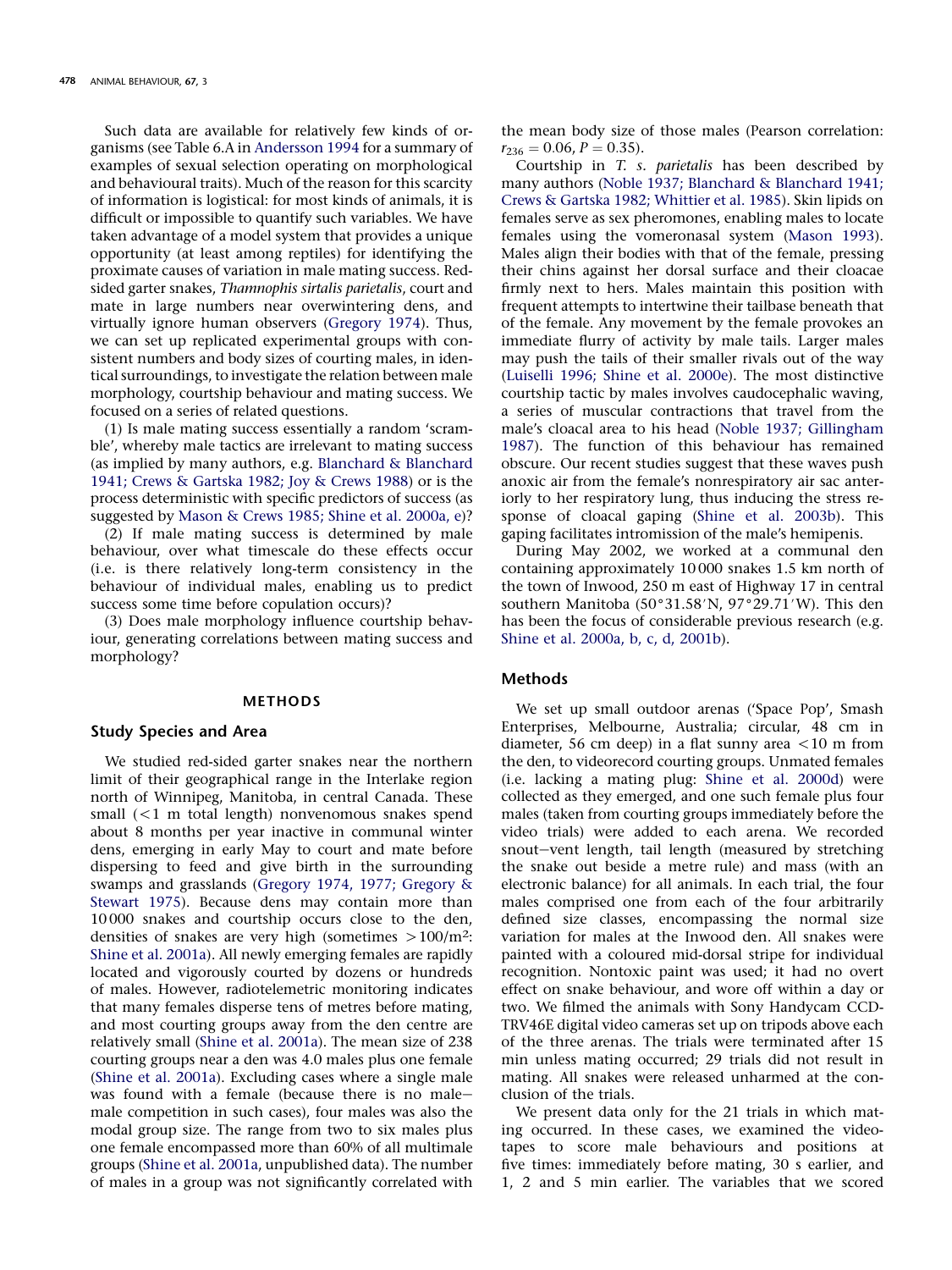were: (1) distance between male cloaca and female cloaca; (2) proportion of male's body aligned with that of the female; (3) number of caudocephalic waves performed in the previous 30 s; (4) number of other males whose bodies separated the courting male from the female; (5) whether the male attempted a tail-search in the previous 30 s; (6) whether the male chin-pressed the female in the previous 30 s; and (7) whether the male was mistakenly aligned to another male in the previous 30 s.

The research was conducted under the authority of Oregon State University Institutional Animal Care and Use Committee and the Manitoba Department of Natural Resources. It was conducted in accord with the U.S. Public Health Service Policy on Humane Care and Use of Laboratory Animals and the National Institutes of Health Guide to the Care and Use of Laboratory Animals.

#### RESULTS

Mean body sizes  $\pm 1$  SE for the four groups of male snakes were as follows: small:  $40.73 \pm 0.46$  cm snout-vent length (SVL),  $21.53 \pm 1.00$  g; medium:  $43.87 \pm 0.49$  cm,  $27.11 \pm 0.49$ 1.02 g; large:  $46.72 \pm 0.53$  cm,  $33.68 \pm 1.71$  g; extra large: 50.16  $\pm$  0.67 cm, 39.54  $\pm$  1.52 g. Thus, males from the largest size group weighed approximately twice as much as males from the smallest. ANOVA and Fisher's protected least significant difference (PLSD) post hoc tests on these data confirmed that each of these size classes differed significantly from each of the others (SVL:  $F_{3,80} = 54.84$ ,  $P < 0.0001$ ; mass:  $F_{3,80} = 33.73$ ,  $P < 0.0001$ ). Females were larger than any of these male size groups (56.26  $\pm$  0.33 cm SVL, 68.38  $\pm$  2.62 g; versus combined males: SVL:  $F_{1,103}$  = 90.92,  $P < 0.0001$ ; mass:  $F_{1,103} = 124.91$ ,  $P < 0.0001$ ).

## Male Morphology and Mating Success

To evaluate determinants of mating success, we used paired t tests to compare attributes of winners with mean values for losers in the same arena. Mated males were slightly longer  $(\overline{X} \pm SE = 46.76 \pm 0.97$  versus  $44.91 \pm 0.52$ cm SVL; paired t test:  $t_{20} = 1.56$ ,  $P = 0.13$ ) and heavier  $(34.39 \pm 2.10 \text{ g} \text{ versus } 29.16 \pm 1.09 \text{ g}; t_{20} = 2.04, P = 0.055)$ than unmated males, but these differences fell short of statistical significance. However, winners were significantly heavier bodied than losers (using residual scores from the general linear regression of ln mass to ln SVL;  $t_{20} = 2.10$ , P < 0.05). Males that had lost part of their tails through injury rarely mated (1 of 21 winners versus 8 of 63 losers) but this difference was not statistically significant (contingency table test:  $\chi_1^2 = 0.37$ ,  $P = 0.54$ ). There was no significant correlation between the body sizes of females and of the males that mated with them (Pearson correlation:  $r_{19} = 0.06$ ,  $P = 0.81$ ).

#### Male Tactics and Morphology

Many measures of male vigour in courtship were intercorrelated. For example, males that chin-pressed the female more often (averaged over the observation periods) also tail-searched more often (Pearson correlation:  $r_{81} = 0.83$ ,  $P < 0.0001$ ), displayed higher rates of caudocephalic waving ( $r_{48} = 0.54$ ,  $P < 0.0001$ ), had more of their body aligned with that of the female  $(r_{46} = 0.91,$  $P < 0.0001$ ), and kept their own tailbase generally closer to the female's cloaca ( $r_{49} = -0.83$ ,  $P < 0.0001$ ) than males that chin-pressed less frequently (note that sample sizes vary in these analyses because some males were not aligned with females and thus not scorable). Thus, males generally used relatively similar tactics (rather than one animal mostly chin pressing whereas another mostly tail searching, etc.), but differed in the intensity with which they performed these activities.

Links between male morphology and tactics were evident but weak. Males that were more heavy bodied relative to SVL (based on residual scores from the linear regression of ln mass versus ln SVL) performed more chinpresses (Pearson correlation:  $r_{79} = 0.23$ ,  $P < 0.04$ ) and had higher proportions of their bodies aligned with that of the female  $(r_{45} = 0.29, P < 0.05)$ . Heavier-bodied males also tended to show higher rates of tail searching ( $r_{79} = 0.20$ ,  $P$  < 0.07) and to maintain their cloacae closer to that of the female ( $r_{45} = -0.25$ ,  $P < 0.08$ ). Thus, heavier-bodied males tended to be more active and effective courters. No other morphological variables were significantly correlated with male courtship behaviours.

## Successful Versus Unsuccessful Males

Repeated measures ANOVA with male status (winner or loser) as the factor and time period (from 5 min before mating to immediately before) showed that successful males behaved differently from unsuccessful ones, and did so throughout the courtship period. As mentioned above, these tests are based on mean values for unmated males within each enclosure, compared with values for mated males. Both groups of males managed to manoeuvre their cloacae closer to that of the female as the trial progressed  $(F_{4,96} = 4.52, P < 0.003)$  but successful males were strikingly more adept at this task  $(F_{1,24} = 40.46, P < 0.0001;$ [Fig. 1a\)](#page-3-0). The rate at which males decreased the average distance between their cloaca and that of the female did not differ between the successful and unsuccessful suitors (interaction:  $F_{4,96} = 2.13$ ,  $P = 0.08$ ). The proportion of the male's body that was aligned with the female showed a similar pattern, increasing through time  $(F_{4,96} = 2.38, P = 0.05)$  at a similar rate in the winners and losers ( $F_{4,96} = 0.80$ ,  $P = 0.53$ ), but averaging higher throughout in the successful males than in their unsuccessful counterparts  $(F_{1,24} = 56.48, P < 0.0001;$  [Fig. 1b](#page-3-0)). The rate of caudocephalic waving did not change through time  $(F_{4,96} = 0.23, P = 0.92;$  interaction:  $F_{4,96} = 0.78$ ,  $P = 0.54$ ) but was higher for mating males than for nonmating males ( $F_{1,24} = 12.63$ ,  $P < 0.002$ ; [Fig. 1c\)](#page-3-0). Winning males also managed to keep their body closer to that of the female (i.e. with fewer intervening rivals) than losing males did  $(F_{1,16} = 27.90, P < 0.0001$ ; time effect:  $F_{4,64} = 1.94$ ,  $P = 0.11$ ; interaction:  $F_{4,64} = 0.71$ ,  $P = 0.59$ ; [Fig. 1d\)](#page-3-0).

The nominal variables that we scored (whether a male chin-pressed or tail-searched during 30-s periods) also revealed differences associated with whether a male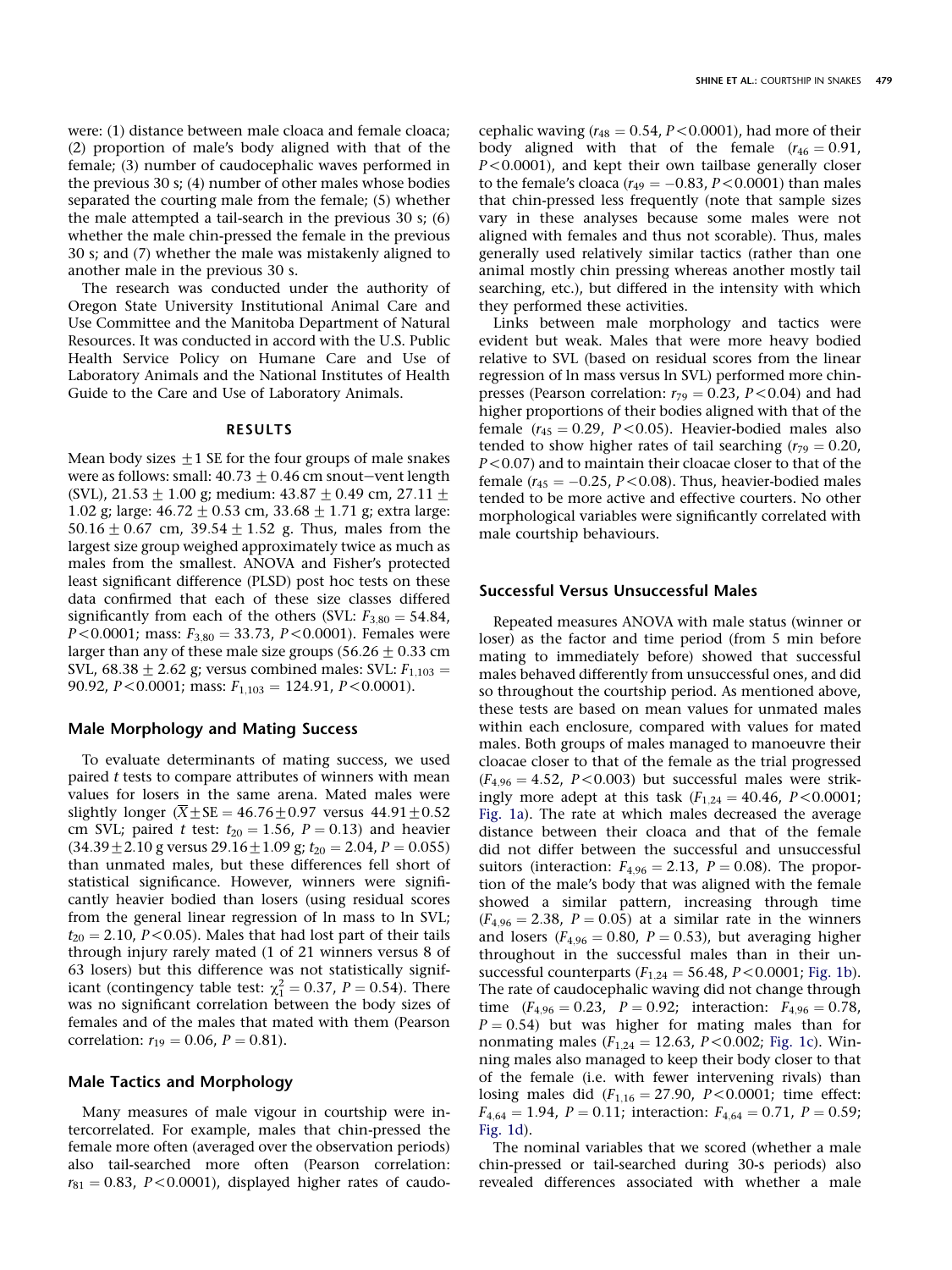<span id="page-3-0"></span>

Figure 1. Behavioural attributes of male garter snakes, Thamnophis sirtalis parietalis, at successive periods before mating in trials filmed by videocamera at a communal den near Inwood, Manitoba. Data are shown separately ( $\overline{X}$  + 1SE) for the males that eventually mated (winners) and those that did not (losers). In each of the 21 trials, we quantified the following behaviours for four males (one of which

obtained a mating. Males that eventually copulated had chin-pressed and tail-searched more often than their rivals did (total number of periods during which each behaviour occurred; chin pressing:  $F_{1,82} = 15.16$ ,  $P < 0.0002$ ; tail searching:  $F_{1,82} = 10.55, P < 0.002$ ; [Fig. 2\)](#page-4-0). Mistaken courtship to other males (whereby the male aligns to another male and not the female) was seen only rarely (mean  $< 0.2$ total records per male across five time periods) and was no more common in losers than in winners  $(F_{1,82} = 0.12,$  $P = 0.73$ .

## How do Male Tactics Influence Mating Success?

Our data show that behaviours differed substantially between males that obtained matings and those that did not. A male was more likely to mate if he: (1) kept his tailbase close to the female's cloaca; (2) aligned most of his body with the female; (3) performed frequent caudocephalic waves; (4) did not permit other males to come between him and the female; (5) frequently chin-pressed the female; and (6) actively tail-searched. Misdirected courtship to other males was rare and apparently not an important determinant of male mating success. One consistent pattern was the lack of any significant interaction between a male's status (winner versus loser) and the rate of change in his behaviour over successive time periods. That is, not only did the eventual winners court more vigorously, but they did so from the beginning of our observation periods.

Because many of the behaviours associated with male mating success were themselves intercorrelated, it is difficult to tease apart the causal pathways that link male behaviour to mating success. To clarify this issue, we used principal components analysis (PCA) to extract a smaller number of variables that summarize major (uncorrelated) axes of behavioural variation among courting male snakes. The analysis generated three axes from the original seven variables ([Table 1\)](#page-4-0). Factor 1 (explaining 49% of the overall variance in the data set) was highly correlated with scores for body alignment, chin pressing, proximity to the female's cloaca and the rate of caudocephalic waving, and thus provides an index of overall vigour in courtship ([Table 1\)](#page-4-0). Factor 2 (16% of the total variance) was related to the rate of tail searching attempts but not to other variables (all  $r$ <0.30; [Table 1](#page-4-0)). Factor 3 (14% of the total variance) represented the incidence of alignments to males rather than females but no other variables. We included these three axes plus male body condition in a multiple logistic regression, with male mating success as the dependent variable. To avoid pseudoreplication, we averaged the mean values for all losers within each enclosure, and the scores for each snake (or group of snakes)

eventually mated): (a) the distance from the male's cloaca to that of the female; (b) the percentage of the male's body that was aligned with that of the female; (c) the number of caudocephalic waves performed by the male in the previous 30 s; (d) the number of males with their bodies lying between the focal male and the female. These data were recorded at 5, 2, 1 and 0.5 min before mating, as well as immediately before intromission ( $= 0.01$  min). See text for statistical analyses of these data.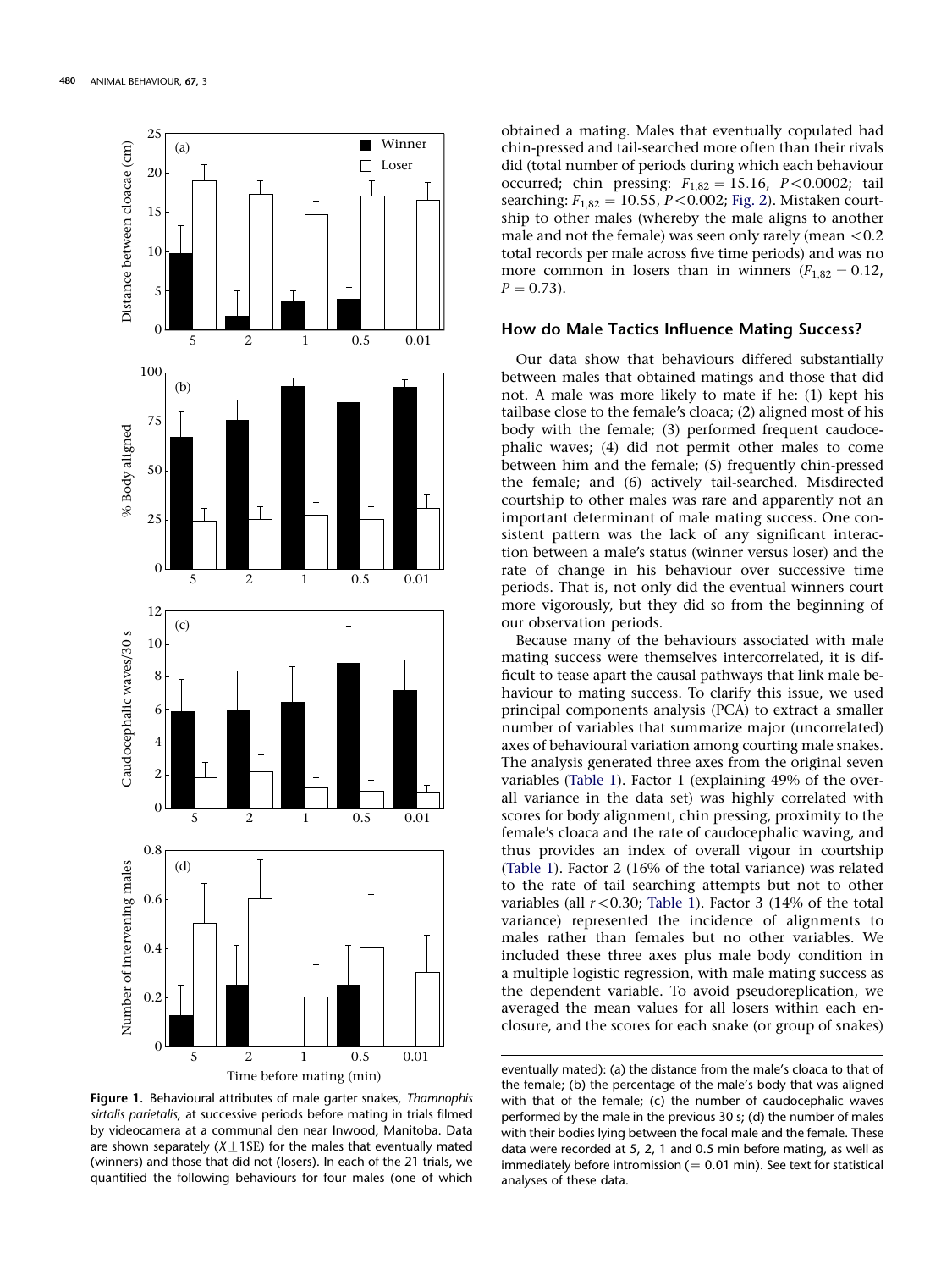<span id="page-4-0"></span>

Figure 2. Proportions of male garter snakes, Thamnophis sirtalis parietalis, displaying specific behaviours at successive periods before mating in trials filmed by video camera at a communal den near Inwood, Manitoba. Data are shown separately for the males that eventually mated (winners) and those that did not (losers). In each of the 21 trials, we quantified whether the males had (a) chin-pressed against the female or were (b) actively searching with their tail during the previous 30 s. These data were recorded at 5, 2, 1 and 0.5 min before mating, as well as immediately before intromission  $(= 0.01$  min). See text for statistical analyses of these data.

Table 1. Pearson correlations between behavioural traits of courting male garter snakes, and three major factors identified by principal components analysis

| Behaviour                    | Factor 1 | Factor 2 Factor 3 |         |
|------------------------------|----------|-------------------|---------|
| % Body align with female     | 0.94     | $-0.15$           | $-0.04$ |
| Rate of chin pressing        | 0.86     | 0.20              | 0.04    |
| Distance to female cloaca    | $-0.85$  | 0.22              | 0.09    |
| Rate of caudocephalic waving | 0.72     | $-0.28$           | 0.05    |
| Rate of tail searching       | 0.27     | 0.92              | 0.16    |
| Alignments of other males    | $-0.15$  | $-0.20$           | 0.96    |
| Number of intervening males  | $-0.65$  | $-0.12$           | $-0.20$ |

Correlations greater than 0.70 are shown in boldface font.

were averaged across the five time periods over which they were quantified. Analysis suggested that all four of the independent variables contributed significantly to a male's mating success: matings were more likely if a male was in good body condition (likelihood ratio test:  $\chi_1^2 = 7.30$ ,  $P<0.007$ ), was vigorous in courtship (axis 1:  $\chi_1^2 = 48.71$ ,  $P < 0.0001$ ) rather than tail searching (successful males showed less and not more tail searching:  $\chi_1^2 = 12.18$ ,  $P < 0.0006$ ) and avoided aligning with males rather than females ( $\chi_1^2$  = 6.06, P < 0.02). Thus, all of these traits had direct links to mating success, even in an analysis that factored out effects of the other traits.

# DISCUSSION

Our data reveal that mating success within courting 'balls' of garter snakes is highly nonrandom. The males that succeeded in copulating were those that kept closer to the female and courted her more actively than their unsuccessful rivals. For all the behavioural variables that we recorded, these differences were apparent even 5 min before mating [\(Figs 1 and 2\)](#page-3-0). This result fits well with our conclusions from other work on snakes at these dens (e.g. [Shine et al. 2000e, 2001b\)](#page-6-0), and challenges earlier work that viewed this mating system as a 'scramble' in which male reproductive success was largely stochastic ([Blanchard & Blanchard 1941; Crews & Gartska 1982; Joy](#page-5-0) [& Crews 1988](#page-5-0)). The traits that we measured bear clear and intuitive relations to copulatory success: a male was most likely to win a mating if his cloaca was close to the female's and if his caudocephalic waves were frequent, strong and accurately aligned with the female's body.

Why do caudocephalic waves promote male mating opportunities? Conventional explanations have interpreted mating in snakes in terms of males stimulating females to receptivity, and emphasized the need for a female to gape her cloaca for intromission to occur (e.g. [Noble 1937; Blanchard & Blanchard 1941; Carpenter](#page-6-0) [& Ferguson 1977; Gillingham 1987](#page-6-0)). More recent work suggests a different scenario, whereby the caudocephalic waves of courting garter snakes impede breathing by the female and stimulate stress-induced cloacal gaping that, in turn, allows copulation [\(Shine et al. 2003b](#page-6-0)). Although sexual selection via female choice has received intense scientific scrutiny, less attention has been focused on mating systems in which males obtain matings by means of forcible insemination. None the less, increasing evidence suggests that coercive mating may be widespread ([West-Eberhard et al. 1987; LeBouef & Mesnick 1990;](#page-6-0) [Clutton-Brock & Parker 1995](#page-6-0)) and, hence, male traits that facilitate success in obtaining such matings may be under strong selection [\(Ghiselin 1974](#page-6-0)). Importantly, forcible matings do not necessarily imply a lack of 'courtship', because males may obtain matings not simply by direct physical battles with females, but also by inducing high levels of stress through prolonged aggravation (e.g. [Smuts &](#page-6-0) [Smuts 1993\)](#page-6-0). In such a mating system, females may eventually copulate because they are physiologically unable to resist such prolonged attention or because the stress response elicited by male attention facilitates intromission by males (as in garter snakes).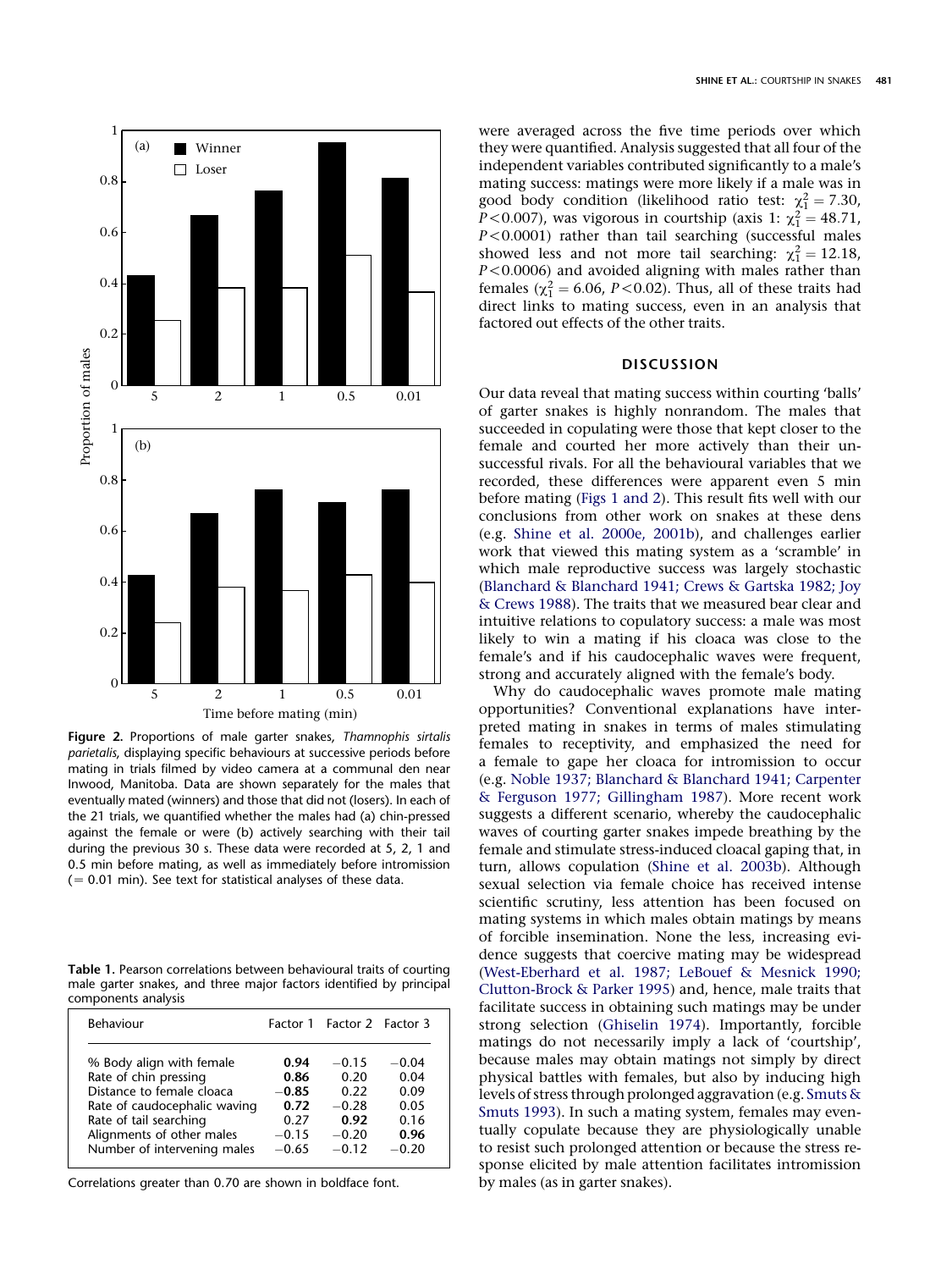<span id="page-5-0"></span>The high energy costs of courtship to male garter snakes ([Shine et al. 2001a\)](#page-6-0) may be responsible for the associations that we documented between male morphology and tactics (and thus between male morphology and mating success). Relatively heavy-bodied males (i.e. those with high mass relative to body length) were more vigorous courters, and thus were disproportionately likely to obtain matings. The same bias towards mating success by heavybodied males is apparent in other data on these snakes from natural matings in the field as well as from trials in outdoor arenas ([Shine et al. 2000e](#page-6-0)). The mating advantage of higher body condition may be manifested primarily through the increased courtship vigour of these animals, but our multiple logistic regression showed that higher body condition remained a significant predictor of mating success even after behavioural variables (including courtship vigour) were factored out of the analysis. None the less, we simply recorded the rates of each behaviour, and a more vigorous male might perform each of these activities more strongly or rapidly, and thus successfully, than his less vigorous rivals. Mark-recapture studies show that a male's body mass decreases rapidly during his residency at the den in spring, and that males leave the mating area for their summer ranges after they have lost some threshold level of mass [\(Shine et al. 2001a, 2003a](#page-6-0)). Males in better body condition may have greater energy reserves and thus be most capable of courting vigorously.

Males clearly differed in the vigour with which they courted, and it was the more vigorous males that obtained matings. Stepwise deletion of the significant effects in the multiple logistic regression suggested (unsurprisingly) that the most direct proximate determinants of a male's mating success involve behaviours (tail searching and cloacal apposition) that function to keep his cloaca close to that of the female at the time that she gapes her cloaca open. Successive deletion of significant effects suggested that body alignment facilitates this kind of male positioning, that chin pressing and caudocephalic waving facilitate accurate alignment, and that direct physical displacement of rival males allows a male to obtain the optimal position for courtship behaviours. Alternative hypotheses on causal pathways (e.g. removing rivals is a major proximate determinant of mating success) are less consistent with our data. Of the variables that we measured, only the rate of misdirected body alignments was unimportant in determining mating success. Again, this result accords well with other studies showing that mistaken alignments are rare because of the males' ability to discriminate the sex of conspecifics from pheromonal cues [\(Mason 1993](#page-6-0)). Hence, our data do not support the hypothesis that such 'mistakes' constitute a significant selective force on sexual size dimorphism in snakes [\(Rivas](#page-6-0) [& Burghardt 2001\)](#page-6-0).

Snake species display considerable diversity in courtship behaviour; for example, the caudocephalic waves that dominate courtship activity for male red-sided garter snakes are absent in several other snake lineages, and even in some other garter snakes ([Perry-Richardson et al. 1990](#page-6-0)). Thus, the determinants of mating success for males may differ considerably between snake species, between populations within single species, and even between 'mating balls' of different sizes within a single population. In larger courting groups of red-sided garter snakes, mating success may be more stochastic than is the case in smaller groups (Crews 2000). None the less, the groups that we used in our experiments were similar in size to most natural mating balls ([Shine et al. 2001a](#page-6-0)) and hence the determinants of mating success in these groups should be similar to those in natural situations. The similarity in morphological correlates of male mating success between natural matings and those in our arena trials supports this inference.

Our study underlines the importance of quantifying courtship behaviour and mating success under controlled conditions, rather than relying upon simple observation. Intuition is misleading in this respect. To a casual observer, the writhing balls of courting snakes seem chaotic in the extreme, and it is difficult to believe that mating success depends upon anything more than chance. In combination with our previous studies, the present results emphasize the presence of strong deterministic components within this superficially chaotic mating system. The same may well be true for many other organisms in which males scramble for mating opportunities. Unfortunately, logistical obstacles in most study systems may prevent researchers from detecting links between a male's morphology, behaviour and mating success even if such links occur. We should thus be wary of embracing the null hypothesis that male phenotypic traits are irrelevant to mating success.

#### Acknowledgments

We thank Al and Gerry Johnson, Ruth Nesbitt, Heather Waye, Ryan O'Donnell and Deb Lutterschmidt for help and encouragement. Financial support was provided by the Australian Research Council (to R.S.), and by a National Science Foundation National Young Investigator Award (IBN-9357245), and the Whitehall Foundation (W95-04) to R.T.M.

## References

- Andersson, M. 1994. Sexual Selection. Princeton. New Jersey: Princeton University Press.
- Blanchard, F. N. & Blanchard, F. C. 1941. Mating of the garter snake Thamnophis sirtalis sirtalis (Linnaeus). Papers of the Michigan Academy of Sciences, Arts and Letters, 27, 215-234.
- Carpenter, C. C. & Ferguson, G. W. 1977. Variation and evolution of stereotyped behaviour in reptiles. In: Biology of the Reptilia (Ed. by C. Gans & D. W. Tinkle), pp. 335-554. London: Academic **Press**
- Clutton-Brock, T. H. 1988. Reproductive success. Studies of Individual Variation in Contrasting Breeding Systems. Chicago: University of Chicago Press.
- Clutton-Brock, T. H. & Parker, G. A. 1995. Sexual coercion in animal societies. Animal Behaviour, 49, 1345-1365.
- Crews, D. 2000. Reply to Shine et al. (2000). Animal Behaviour, 59, F12.
- Crews, D. & Gartska, W. R. 1982. The ecological physiology of a garter snake. Scientific American,  $247$ ,  $136-144$ .
- Endler, J. A. 1986. Natural Selection in the Wild. Princeton, New Jersey: Princeton University Press.